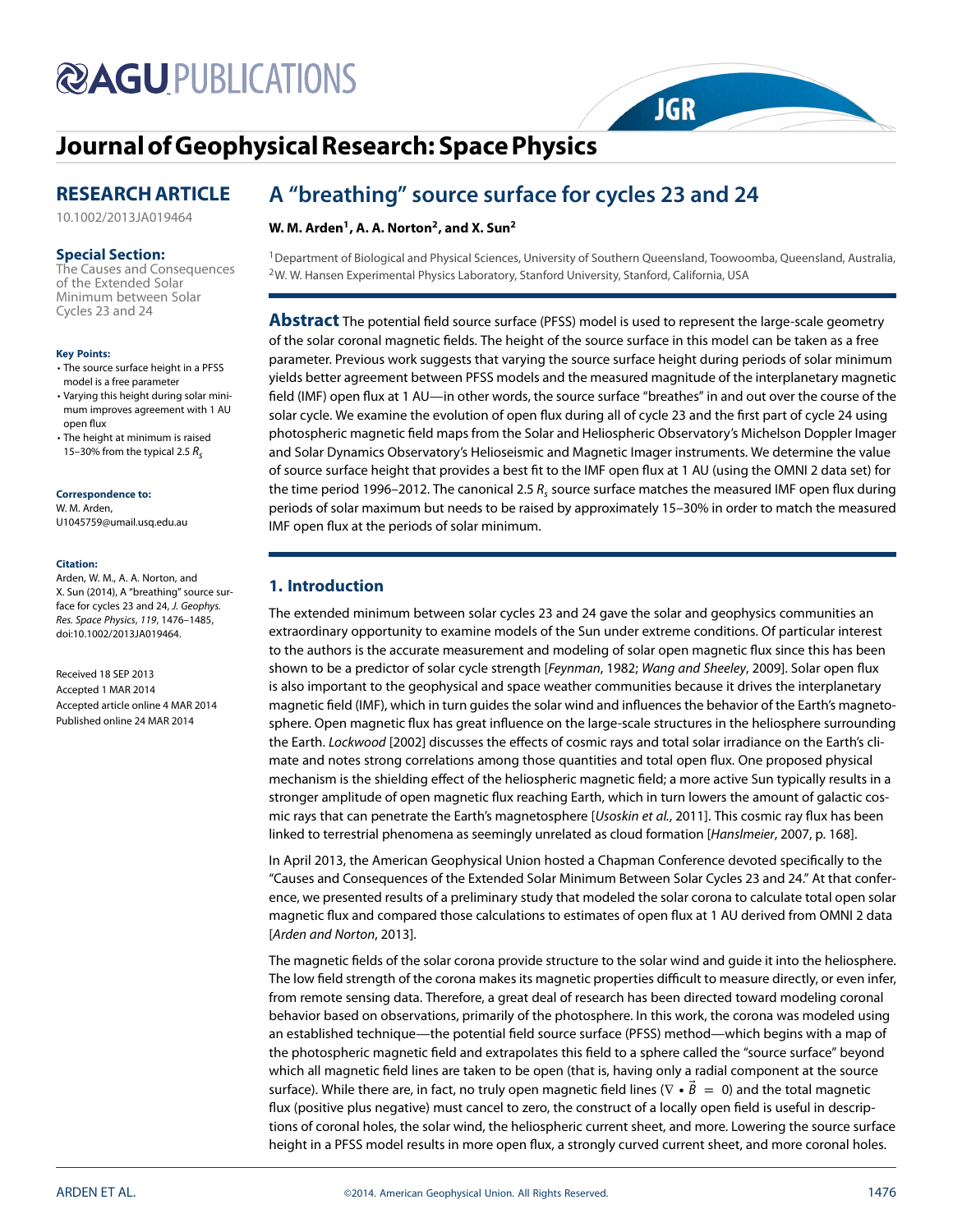Raising the source surface height has the opposite effect; there is less open flux, a less curved current sheet, and fewer coronal holes. We ask, do observations sometimes warrant raising or lowering the source surface height? If so, when?

A large body of research has shown a range of appropriate PFSS source surface heights ( $R_{\rm sc}$ ) from 1.6 to 3.25 solar radii ( $R_s$ ). The canonical height of the source surface in potential field modeling is reported as 2.5  $R_s$ as early as 1983 [Hoeksema et al., 1983]. This height was established because it best reproduced the sector structure of the heliospheric current sheet during solar cycle 21, which included data from 1976 to 1982 and sampled a portion of the rising, maximum, and early declining phases. Specifically, the source surface height range of 2.5–3.0  $R<sub>s</sub>$  was deemed appropriate because those heights produced high correlations with the measured IMF polarity as observed with the Wilcox Solar Observatory. Near solar maximum, and regions of high activity, other researchers have used a radius of 2.5 R. [Altschuler and Newkirk, 1969; Jackson and Levine, 1981]. Early work by Schatten and Wilcox [1969] found that 1.6  $R_s$  was the best source surface height near minimum. This height was selected to match eclipse photographs showing the field lines becoming radial, the average strength of the radial magnetic field at 1 AU, and the average sector structure of the 1965 solar minimum. Phillips et al. [1994] found a 3.25  $R_s$  height to match the maximum southern extent of the heliospheric current sheet as observed by Ulysses. Research by Lee et al. [2011] represented a much needed revisitation of the question of optimum source surface height. Note that our work is focused on using PFSS modeling to estimate the magnitude of the radial field at 1 AU averaged over all latitudes over a Carrington Rotation. We do not attempt to recreate the structure of the heliospheric current sheet, coronal hole areas, or polarity reversals.

Using a PFSS model and consistently treated input data from a single instrument, the relative value of the source surface height that best fits IMF data can be compared at different time periods of the solar cycle or between cycles. Lee et al. [2011] use photospheric field synoptic maps from Mount Wilson Observatory (MWO) and find that the values of ~1*.9 R<sub>s</sub>* and ~1*.8 R<sub>s</sub>* for the cycles 22 and 23 minimum periods, respectively, produce the best results based on matching coronal hole boundaries and IMF field strength magnitude (not direction). For comparison, Lee et al. also use data from MDI and show that the source surface radius of ∼1.5 R<sub>s</sub> produces better results for cycle 23, rather than ~1.8 R<sub>s</sub> as suggested from MWO observations. It is understood that PFSS models are considered somewhat less accurate at solar maximum than at minimum; nonetheless, comparison of modeled versus observed B [see Lee et al., 2011, Figure 6d] shows that the best fit for MWO data is given by source surface heights of 1.5 and 1.8  $R_s$  for cycle 23 maximum and minimum, respectively. The ultimate conclusion of Lee et al. is that R<sub>ss</sub> should be ~1.8–1.9 R<sub>s</sub> for the cycle 23 minimum. With respect to the title of their paper, their finding of an appropriate source surface height of 1.8 R, at solar minimum is, in fact, lower than the canonical value of 2.5 R, but higher than the value of 1.5  $R_s$  they find at solar maximum. The case made by Lee et al. is clear and consistent, i.e., the weak polar fields in the cycle 23 minimum lead to weaker global coronal magnetic field and more low latitude coronal holes than were present in the previous minimum. The current work yields similar results in terms of weaker global coronal fields found at the cycle 23 minimum but does not examine the distribution of coronal holes. Note that Lee et al. compare one minimum to another minimum. We compare the solar maximum time period to the solar minimum. The difference in source surface heights determined in our paper compared to Lee et al. remains unresolved and should be an area for further research.

PFSS models are used to research the physics of open solar magnetic flux (total and spatially distributed), coronal holes, and solar wind outflow [Mackay and Yeates, 2012] as well as heliospheric current sheet structure and corotating interaction regions [Lockwood, 2013, and references therein]. Results by Riley et al. [2006] demonstrate that PFSS models are able to capture the large-scale structure in the solar wind as favorably as more complicated MHD models. Similarly, Owens et al. [2008] found that empirically based models produced the best prediction for near-Earth solar wind metrics compared to MHD models that did not perform as well in the scope of their study. Our choice of PFSS modeling to explore trends in solar open flux was made based on the fact that the community is very familiar with this methodology. In contrast, MHD models show great promise but are still in a stage of testing and development.

The closest approach to the Sun by a heliophysics spacecraft was Helios 2 in 1976, at 62.4  $R_s$  (just inside the orbit of the planet Mercury). Therefore, we have no in situ information about the conditions of the corona any closer to the Sun and must instead use observed properties of the plasma such as intensity or brightness measures of coronal structures.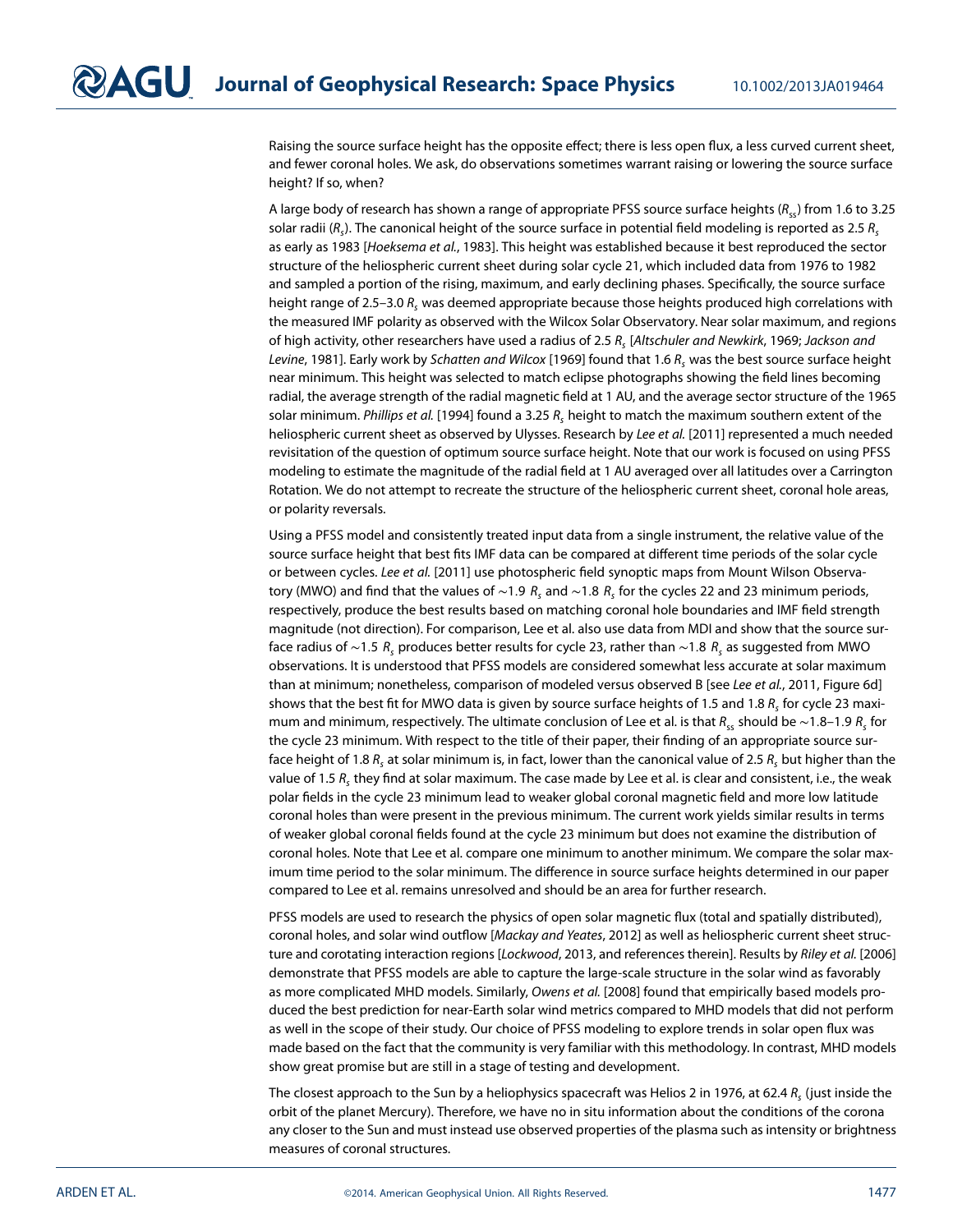At the Chapman Conference, we presented results from a PFSS model developed at Lockheed Martin Solar and Astrophysics Laboratory (LMSAL) by Schrijver and DeRosa [2003]. For this paper, we have added a second PFSS model developed at Stanford University by Zhao and Hoeksema [1993] to our exploration of the relationship between source surface height and the phase of the solar cycle. This paper corroborates and enhances our earlier study.

# **2. Approach**

#### **2.1. General**

Our approach was to compute total open magnetic flux at an imaginary source surface (see section [2.3\)](#page-2-0) outside the corona and compare it to total open flux calculated from magnetic field measurements at 1 AU. The height of the source surface was then adjusted to provide a best match to the measured 1 AU open flux at any given time. This is an adaptation of the process used by Lee et al. [2011]; in the present study, data from the Solar and Heliospheric Observatory's Michelson Doppler Imager (SOHO/MDI) and Solar Dynamics Observatory's Helioseismic and Magnetic Imager (SDO/HMI) instruments were used as input to two independent PFSS models, and IMF magnetic field data from the OMNI 2 database were used to calculate the open flux at 1 AU. This variation of source surface height can be imagined as an in-and-out "breathing" of the source surface over the course of the solar cycle.

#### <span id="page-2-1"></span>**2.2. Magnetograms—The Photospheric Field**

The Solar and Heliospheric Observatory's Michelson Doppler Imager (SOHO/MDI) and Solar Dynamics Observatory's Helioseismic and Magnetic Imager (SDO/HMI) instruments both produce full-disk line of sight magnetic images of the Sun at a high cadence: once every minute for MDI and once every 12 min (with magnetic field component information) for the HMI vector camera. Calculating total magnetic flux, however, requires knowledge of the field over all longitudes on the Sun, and even a full-disk image can only provide information about the side facing the Earth. Therefore, sets of images are typically combined to produce a synoptic map of the entire Sun over a given period. The two models used are similar except for the following: The LMSAL model uses full-disk magnetograms in a flux-transport model involving differential rotation, meridional flow, and supergranular (diffusive) dispersal, which approximates the evolution of the photospheric field over the entire Sun (not only the visible hemisphere). This yields a continuously evolving picture of the surface field over the whole solar surface at a temporal resolution of 6 h [Schrijver and DeRosa, 2003]. The latest version of this model incorporates integrated polar flux characteristics for an enhanced match to observed flux above 60◦ latitude (DeRosa, [http://www.lmsal.com/forecast/\)](http://www.lmsal.com/forecast/). The Stanford model, on the other hand, uses a polar field correction based on 2-D spatial and temporal interpolation and a simplified flux-transport function [Sun et al., 2011] and assembles synoptic maps in Carrington Rotation (27 day) format.

Both models take into account the difficulty of measuring magnetic field at the large line of sight projection angles at high solar latitudes [see Petrie, 2012, and references therein]. Estimating these fields is critical for accurate modeling, since they are the sources of stable coronal holes that guide the high-speed solar wind. They are not, however, well observed; techniques of assimilation and interpolation are required to estimate their values. See, for example, Sun et al. [2011] for a discussion of the difficulties and possible solutions to this problem.

The current study used publicly available synoptic maps from LMSAL (see<http://www.lmsal.com/forecast> for instructions on using the SolarSoft IDL package to download these files) and Stanford University [\(http://](http://soi.stanford.edu/magnetic/index6.html) [soi.stanford.edu/magnetic/index6.html\)](http://soi.stanford.edu/magnetic/index6.html). Both sets of maps include polar field correction and are suitable for use as input to the respective PFSS models.

#### <span id="page-2-0"></span>**2.3. PFSS—Modeling the Coronal Field**

The magnetic fields measured at the photosphere ( $r = R_{\text{sun}}$  or  $R_s$ ) can be extrapolated to construct a model of the coronal structure. See Altschuler and Newkirk [1969] and Schatten and Wilcox [1969] for early derivations and Zhao and Hoeksema [1993] and Schrijver and DeRosa [2003] for examples of later developments. Mackay and Yeates [2012] provide an overview of this (and other) models.

A more sophisticated implementation of PFSS includes incorporating a current sheet and setting the source surface height at which the field becomes radial at a much greater height such as 5–10  $R_s$ . The Wang-Sheeley-Arge model utilizes PFSS, current sheet, and higher source surface and is used in space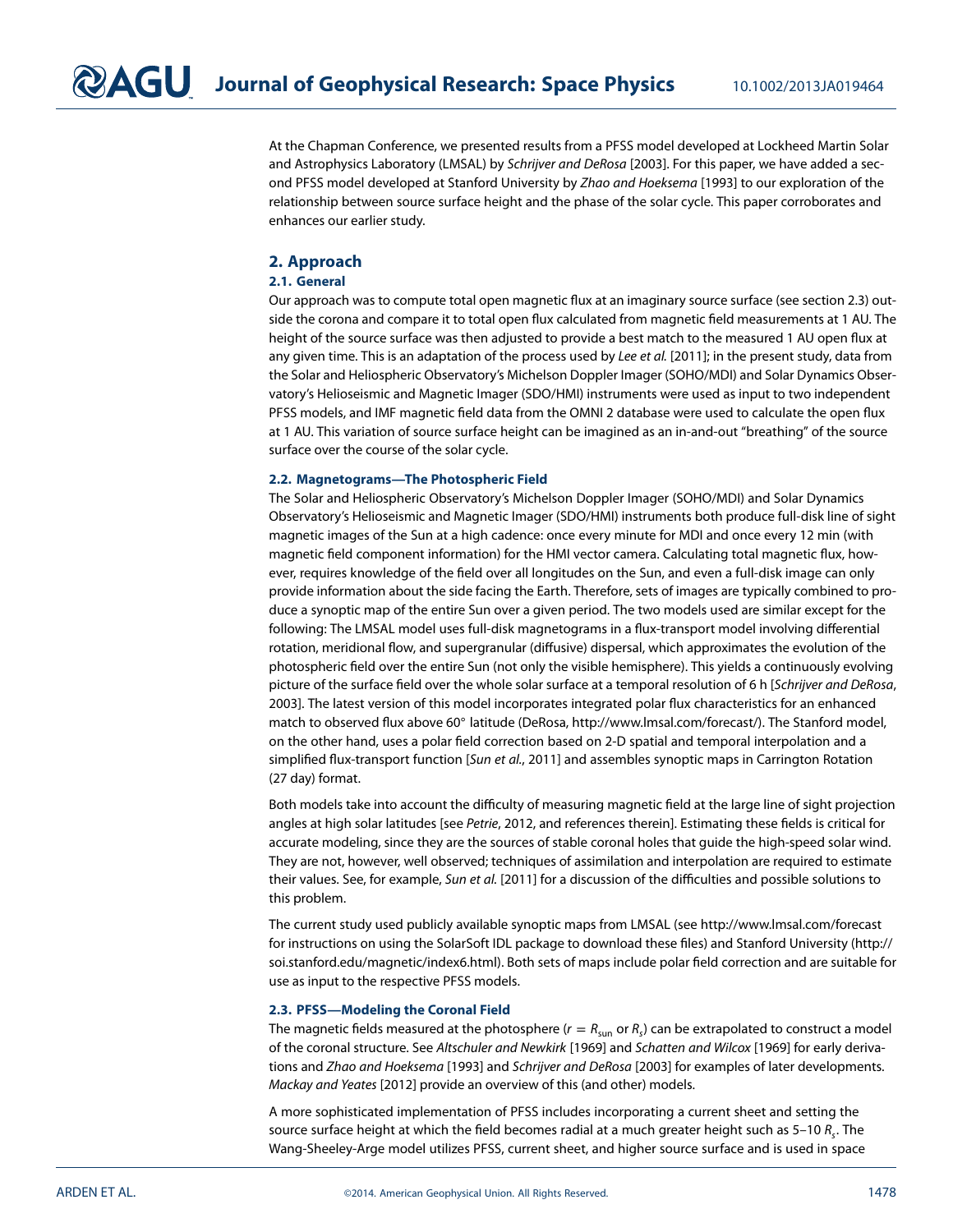**Journal of Geophysical Research: Space Physics** 10.1002/2013JA019464



<span id="page-3-0"></span>**Figure 1.** Moving the PFSS source surface affects modeled open flux. Note that lowering the source surface includes more higher-order structure as open flux. Original image is from Schatten and Wilcox [1969], and image reproduced is from Lee et al. [2011].

weather prediction [Arge and Pizzo, 2000]. Models like this are sometimes referred to as Current Sheet Source Surface models [Jiang et al., 2010].

While the corona is known to carry electric currents, these currents are generally not significant on the global scale, except near the heliospheric current sheet. As its name implies, this technique assumes that to be the case below the source surface and does not consider coronal currents. The photospheric field given by magnetograms is used as a lower boundary condition. An imaginary sphere called the source surface  $(R_{ss})$ , where the magnetic field is assumed to be radial only, provides the upper boundary condition. Under these constraints  $(R_s = B(r, \theta, \phi)$  and  $R_{ss} = B(r)$ ),  $\nabla \times \vec{B} = 0$ and  $\vec{B} = -\nabla \Psi$ , where  $\Psi$  is a scalar potential [see Mackay and Yeates, 2012]. Ψ satisfies Laplace's equation:

$$
\nabla^2 \Psi = 0 \tag{1}
$$

with boundary conditions

$$
\left. \frac{\partial \Psi}{\partial r} \right|_{r=R_s} = -B_r(R_s, \theta, \phi) \tag{2}
$$

and

$$
\left. \frac{\partial \Psi}{\partial \theta} \right|_{r=R_{ss}} = \left. \frac{\partial \Psi}{\partial \phi} \right|_{r=R_{ss}} = 0. \tag{3}
$$

This equation can be solved using spherical harmonic methods to give the components of  $B(r, \theta, \phi)$  at any point over the range  $R_s \le r \le R_{ss}$ .

The source surface height  $R_{ss}$  is commonly taken to be 2.5  $R_s$  [Hoeksema et al., 1983]. In fact, though, this is a free parameter in the PFSS model. This fact is critical to our analysis, since it was by varying  $R_{ss}$  that we observationally constrained the PFSS model to match measured open flux at 1 AU.

The connection between source surface height and open flux is illustrated in Figure [1,](#page-3-0) adapted by Lee et al. [2011] from Schatten and Wilcox [1969]. Higher spatial orders in the spherical harmonic analysis contribute to more complex, but lower, magnetic flux loops. Loops which close beneath the source surface (and therefore do not penetrate it) are not included in the calculation of open flux. As the source surface height is raised, fewer of the higher spatial-order loops penetrate the source surface and open flux decreases. As source surface height is lowered, more of these higher spatial-order loops cross the source surface and open flux increases.

The Sun and its atmosphere exhibit strikingly different behavior at minimum and maximum. This can be observed visually during eclipses or using coronagraph observations of the helmet streamers and other structures in the corona. It is interesting to consider a systematic variation of the source surface height to match the observed conditions of solar maximum and minimum. In practice, a better fit coronal model is likely to benefit space weather operations as well.

Two PFSS models were used in the present study. The first, from LMSAL, is based on the SolarSoft (IDL) software package and assimilates surface-flux estimates along with MDI or HMI magnetogram data. This model is currently in its second revision (DeRosa, [http://www.lmsal.com/forecast/\)](http://www.lmsal.com/forecast/). The current model, however, displays some artifacts created by the "SOHO roll," the controlled 6 month rotation of the spacecraft begun in mid-2003 to compensate for a failure in the pointing mechanism of SOHO's Earth-directed high-gain antenna. Results from this model, with smoothing sufficient to remove the effects of this artifact, were presented at the Chapman Conference.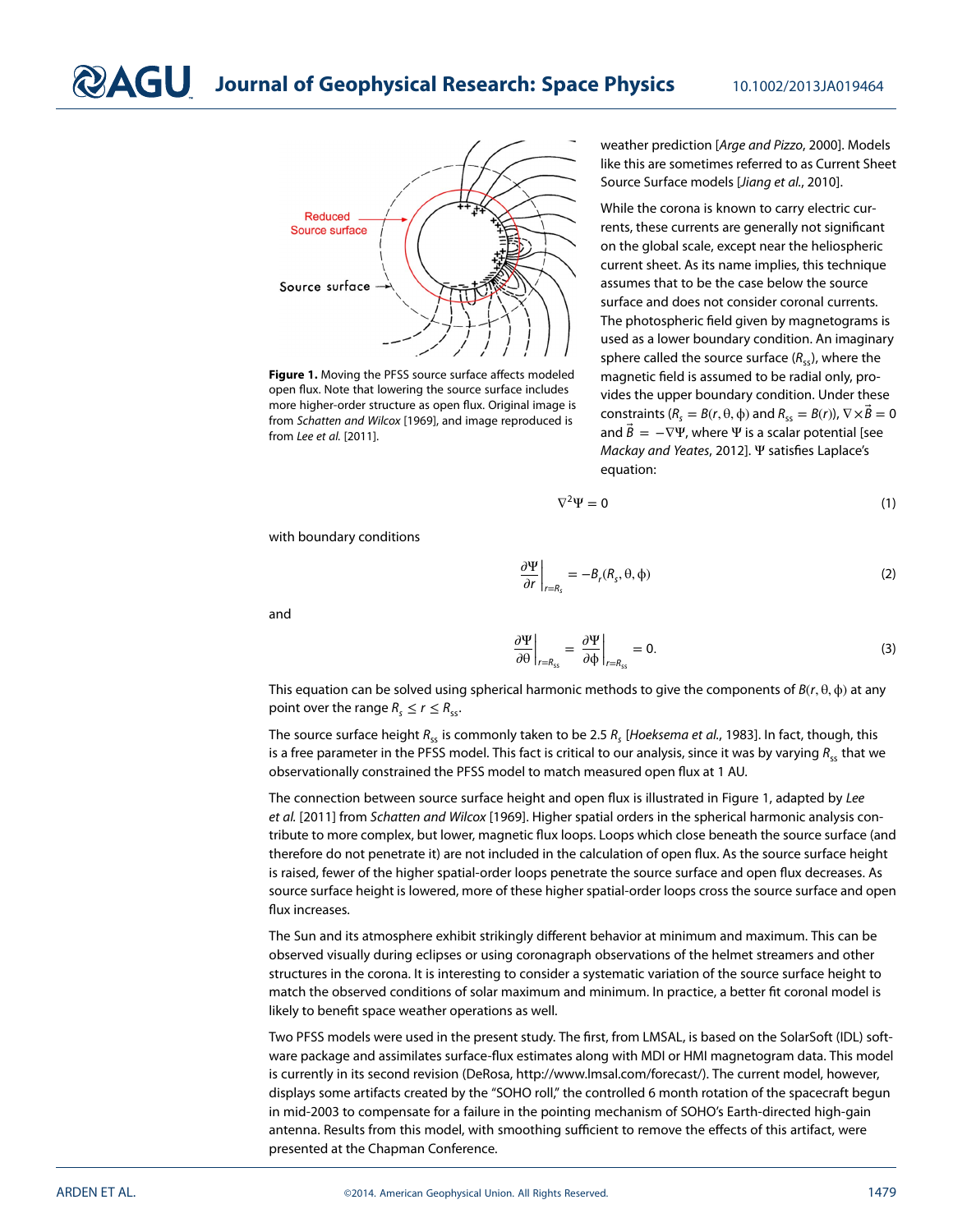Temporal resolution was unfortunately sacrificed in the process of smoothing the output from the LMSAL model to remove the spurious signal from the SOHO roll. In the preparation of this paper, the authors decided to repeat the search for an optimum source surface height using a model that was not affected by this artifact.

One alternative model has been developed at Stanford University. With appropriate correction to include large-scale characteristics of the polar field [Sun et al., 2011], this model yields synoptic maps at an accuracy sufficient for our purposes with a cadence of one Carrington Rotation. Called the "Stanford model" here, it is based on the work of Zhao and Hoeksema [1993] and X. Sun (personal communication, 2013). The version used for this work is written in Fortran and takes as its input the polar-field-corrected magnetograms available from Stanford (see section [2.2\)](#page-2-1).

As mentioned earlier, results from these two models differ somewhat for reasons explained in section [2.2.](#page-2-1)

The outputs of a PFSS model include values of the radial B field  $(B_r)$  over a grid at the source surface. Integration of these values over the sphere gives an estimate of total open flux. In practice, this integration is a sum of the values weighted by the area of the respective grid elements.

#### **2.4. Open Flux at 1 AU—IMF at Earth**

In contrast to the extrapolations of all PFSS models, there is a more direct way to arrive at an estimate of open magnetic flux at 1 AU. Values of B, are available from the OMNI 2 database [\(http://omniweb.gsfc.nasa.](http://omniweb.gsfc.nasa.gov/ow.html) [gov/ow.html\)](http://omniweb.gsfc.nasa.gov/ow.html). This database was created in 2003 and contains in situ solar wind magnetic field and plasma data from a number of near-Earth spacecraft as well as proton flux and geomagnetic activity indices (e.g., AE, Dst, and others), all at 1 h intervals. It includes IMF data from November 1963 through July 2013; all three components of the field ( $B_x$ ,  $B_y$ , and  $B_z$ ) are given in units of nT, in both geocentric solar equatorial and geocentric solar magnetospheric coordinates. We have taken  $B<sub>x</sub>$ , the magnetic field component along the Sun-Earth line, to be equal to the radial field and used data from June 1996 through December 2011 (corresponding to the available MDI and HMI data). Daily averages (also found in the OMNI 2 database) were used in our calculations.

Measurements from the Ulysses spacecraft [Smith and Balogh, 1995; Smith, 2008, 2011] show that the radial component of the heliospheric magnetic field is independent of heliospheric latitude. Based on this assumption, the total unsigned flux passing through a sphere with a radius of 1 AU ( $R_1$ ) can be given simply by

$$
F = 4\pi R_1^2 |B_r| \tag{4}
$$

as shown by Lockwood [2002]. Note that this differs from Lockwood by a factor of 2, since we are concerned with total unsigned, rather than signed, flux.

#### **2.5. Bringing it Together—Optimizing Source Surface Height to Match IMF Observations**

The final step in the process was to match the calculated IMF at 1 AU with the results of the PFSS model over the time period of the solar cycle. To do this, the PFSS models were used to calculate time series of open flux at a variety of source surface heights. The IMF open flux at each time period was then compared to these values, which were interpolated as necessary to provide the best fit to the IMF data.

For the LMSAL PFSS model, total open flux was calculated at source surface heights of 1.5, 1.75, 2.0, 2.25, 2.5, 2.75, and 3.0  $R_s$ . In order to limit computation to a manageable level, these calculations were performed for 30 day intervals, 4 times per year, over the entire time period. It was found that even a height of 3.0  $R_s$  was insufficient to match IMF flux during the cycle 23 minimum; during that period, an additional set of fluxes was calculated at 3.25, 3.5, 3.75, 4.0, and 4.25  $R<sub>c</sub>$ . The 30 day periods were averaged to a single value per period, giving us four measurements per year, for comparison to IMF open flux.

The Stanford PFSS model is simpler and less computationally intensive. In this case, average total open flux was calculated for each Carrington Rotation from CR 1911 (July 1996) to 2104 (November 2010) and for the same source surface heights as above. IMF open flux was averaged over the same Carrington Rotations and compared to the model results.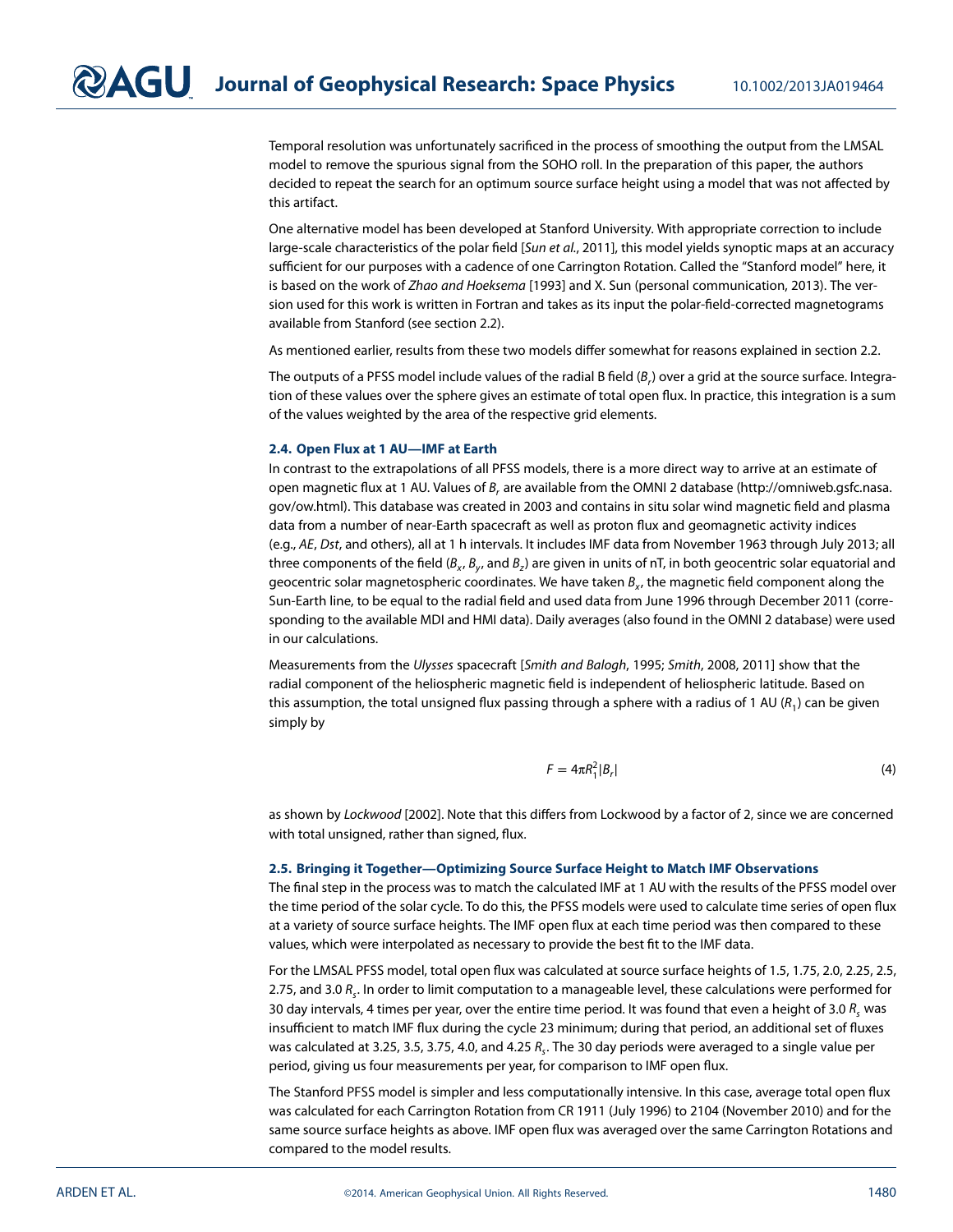

<span id="page-5-0"></span>Figure 2. (top) IMF open flux compared to LMSAL PFSS prediction at 2.5 R<sub>s</sub>. Both curves are smoothed to 180 days. Black = IMF, blue = LMSAL. Cross-correlation coefficient = 0.911. (bottom) Difference between IMF open flux and open flux calculated from the LMSAL model. Horizontal lines show the root-mean-square (RMS) value of 30 day smoothed, detrended IMF:  $4.8 \times 10^{21}$  Mx.

## **3. Results**

### **3.1. LMSAL Model**

Figure [2](#page-5-0) (top) shows total open flux at a 2.5  $R_s$  source surface, calculated using the LMSAL PFSS model, compared to IMF open flux from OMNI 2 data. A smoothing window of 180 days is used here on the PFSS curve to minimize the effects of the SOHO roll described earlier; IMF data are also smoothed to 180 days to minimize noise. The two curves are correlated with a cross-correlation coefficient of 0.911.

In order to quantify the times in which a significant difference is observed between the 2.5  $R<sub>r</sub>$  PFSS model data and the IMF data, a value representing a detrended monthly variation was determined. The IMF data were smoothed over 30 days and detrended by subtracting a 1.5 year running average (to remove solar cycle variation and isolate variations on the order of months). The RMS value of this detrended data was then calculated and equaled  $4.8 \times 10^{21}$  Mx. Figure [2](#page-5-0) (bottom) shows the result. The time periods in which the difference exceeded this value were then determined. This was approximately 23% of the time between July 1996 and December 2011. In only three cases did these periods exceed 6 months in length: the last half of 2002 (9 months), mid-2003 to mid-2004 (9 months), and the cycle 23 minimum of mid-2008 to mid-2009 (11 months, the longest period of difference). These three periods represent anomalies in the rising and maximum phase of cycle 23 and the minimum between cycles 23 and 24 that cannot be reproduced with the usual 2.5  $R_s$  source surface height in the PFSS model.

As stated above, open flux was calculated at a number of source surface heights; in Figure [3](#page-6-0) (top), the 30 day averages (4 times per year) for the various source surfaces appear as "ladders" through which the IMF flux passes. No smoothing was used in depicting the ladders, and the variation with spacecraft roll angle is evident in the period from mid-2003 until SDO/HMI data replace MDI data in July 2010. In addition, note the added 1 year average bars in 2009; these show the additional flux calculations performed for that period at source surface heights of 3.0–4.25  $R<sub>s</sub>$ , as discussed earlier.

In Figure [3](#page-6-0) (bottom), the optimum source surface height calculated from the LMSAL model is shown. There is general correspondence between the maximum excursions in source surface height and the maximum differences between IMF and PFSS prediction in Figure [2](#page-5-0) (bottom). Note the relatively narrow range of source surface height values (between 2.2 and 2.8  $R<sub>c</sub>$ ) during most of cycle 23 but the significant rise in height to a maximum of 3.3  $R_s$  during the cycle 23 minimum. The average source surface height that matched the OMNI IMF open flux during the cycle 23 minimum (taken to be the time period from the beginning of 2007 to June 2009) is 2.88  $R_s$ . This represents a 15% rise in the source surface height used at solar minimum.

# <span id="page-5-1"></span>**3.2. Stanford Model**

Calculated open flux at 2.5  $R_s$  using the Stanford model is compared to IMF flux in Figure [4](#page-6-1) (top); this figure corresponds to Figure [2](#page-5-0) (top) for the LMSAL model. A large disparity is seen between the PFSS prediction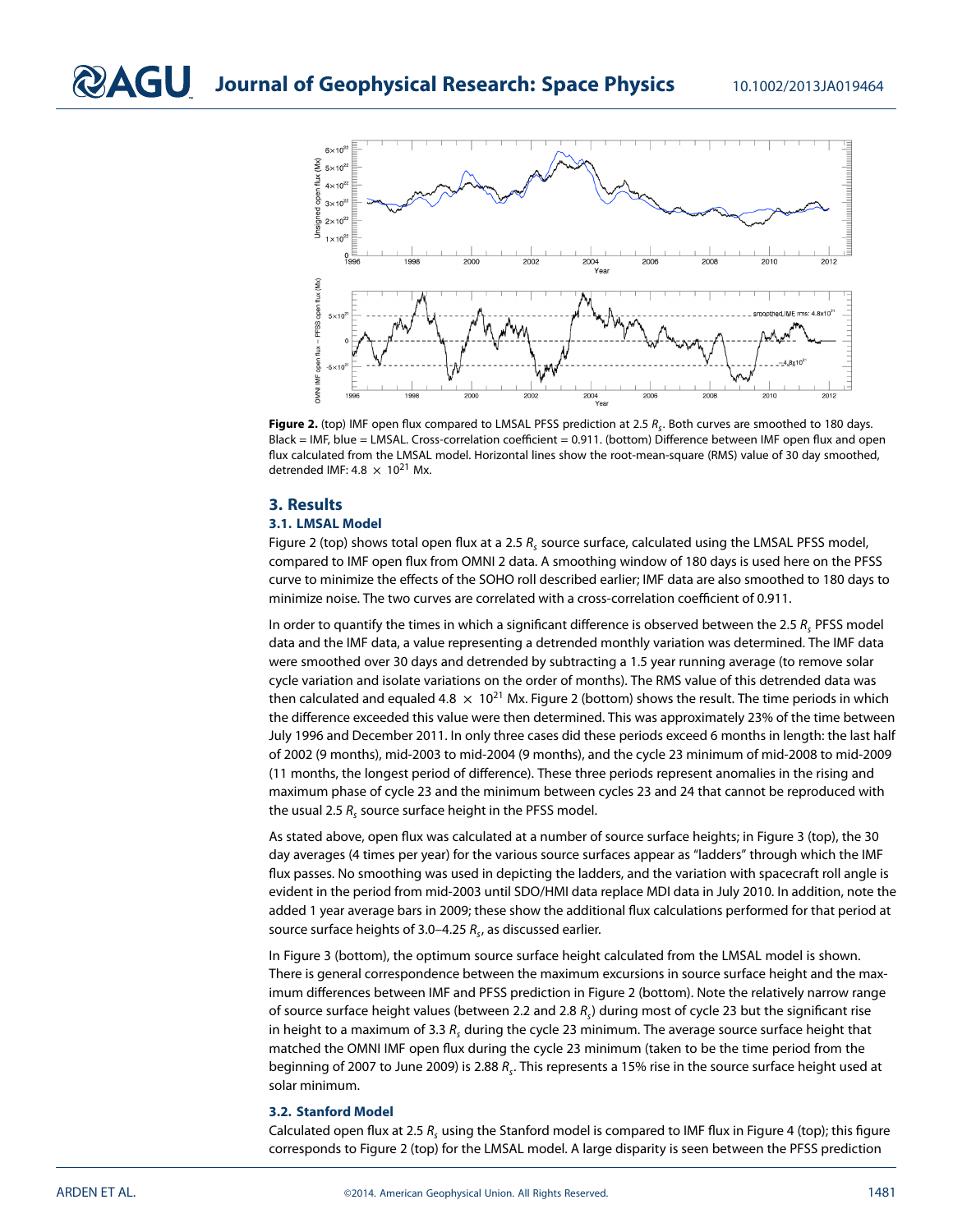

<span id="page-6-0"></span>**Figure 3.** (top) IMF open flux compared to 30 day average values for source surfaces from 2.0  $R_s$  to 4.25  $R_s$ , predicted from the LMSAL PFSS model. (bottom) Optimum source surface height matching IMF open flux, based on LMSAL model.

and IMF values at the start of cycle 23. This is due in part to overestimates of the polar field in the synoptic maps. The scheme [Sun et al., 2011] uses better-observed data each year (September for the Northern Hemisphere, March for the Southern Hemisphere) to constrain the polar values. Prior to the first September/March observations, however, the values are extrapolated; this creates large uncertainties early in the model.

A consistently higher value from the PFSS model can also be seen during the later declining phase of the cycle and the minimum. Missing values in the PFSS model are primarily the result of the "SOHO vacation" around CR1935-1945 (April 1998 to January 1999). Missing data also exist during other brief periods due to incomplete source magnetograms on which the PFSS extrapolations were based. Linear interpolation was performed to fill in missing data, and the data were smoothed to six Carrington Rotations (approximately 164 days) in order to compare with the LMSAL data. With this smoothing, cross correlation with similarly smoothed IMF data yielded a correlation coefficient of 0.726. The same criteria used to quantify variations between the LMSAL model and IMF data were applied to the Stanford model and IMF data. Periods longer than 6 months in which the difference between the CR-smoothed IMF data and the Stanford model predictions exceeded 4.8  $\times$  10<sup>21</sup> Mx occurred from July 1996 (the start of the data) to June 1998, from mid-2002 to mid-2003, from mid-2006 to late 2006, and from mid-2008 to mid-2009 (the cycle 23 minimum).



<span id="page-6-1"></span>Figure 4. (top) IMF (1 AU) total open flux compared to Stanford model prediction at 2.5 R<sub>s</sub> source surface height. Black = IMF, red = Stanford PFSS. Cross-correlation coefficient = 0.726. (bottom) Difference between IMF open flux and open flux calculated from the Stanford model, smoothed over 3 CR. Horizontal lines show the RMS value of 30 day smoothed, detrended IMF:  $4.8 \times 10^{21}$  Mx.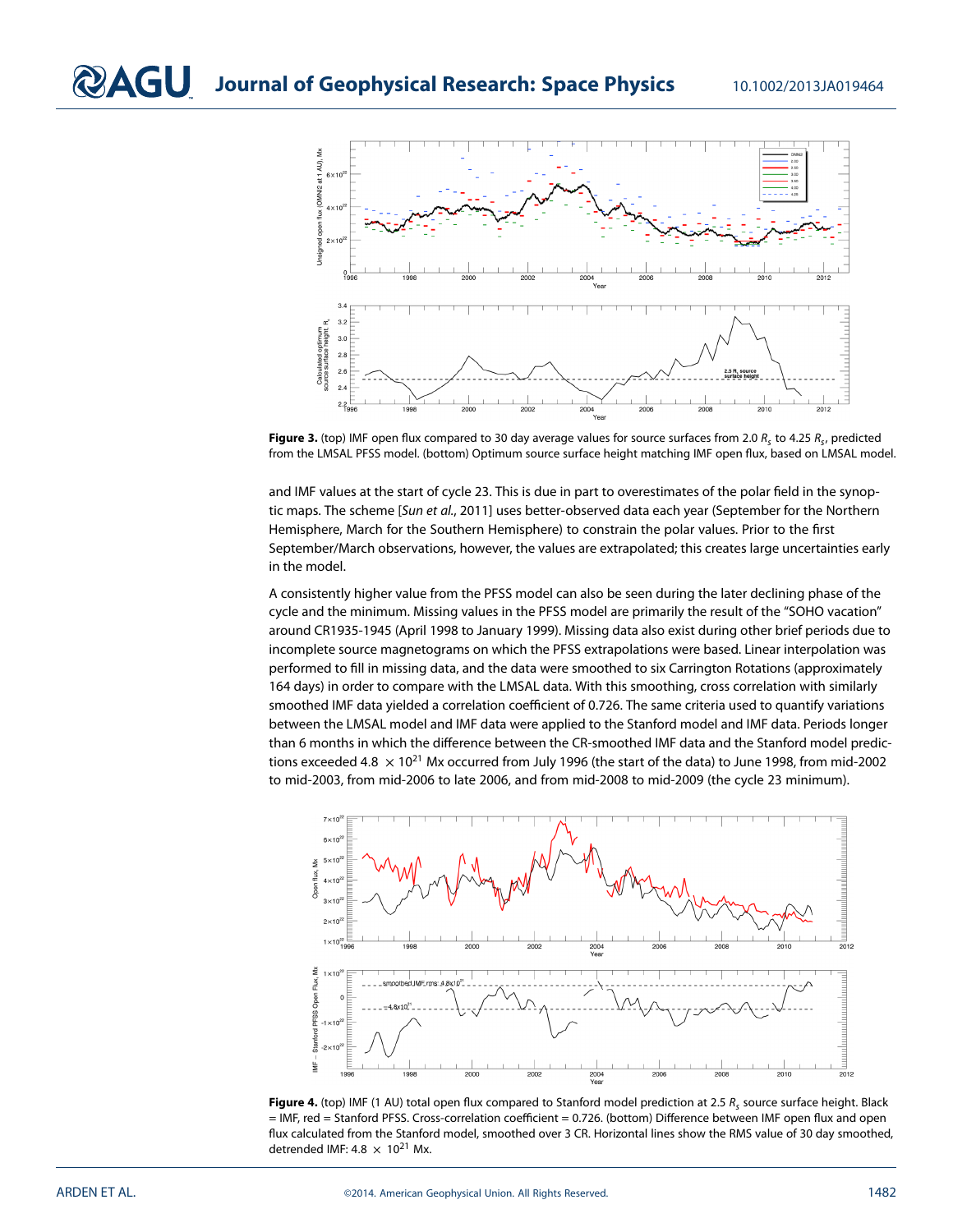

<span id="page-7-0"></span>**Figure 5.** (top) IMF open flux compared to Stanford model predictions for source surfaces from 2.0  $R_s$  to 3.0  $R_s$ . Black curve = IMF; green = 2.0  $R_s$ ; red = 2.5  $R_s$ ; blue = 3.0  $R_s$ . (bottom) Optimum source surface height matching IMF open flux, based on Stanford model, smoothed over three Carrington Rotations. Maximum source surface height calculated was  $4 R<sub>c</sub>$ .

Figure [4](#page-6-1) (bottom) shows the differences graphically. For 74.1% of the CRs for which we had good data, the difference between IMF open flux and Stanford model open flux was greater than the detrended RMS value of the IMF flux.

Figure [5](#page-7-0) (top) depicts IMF open flux versus source surface heights from 2.0 to 3.0  $R_s$  and may be compared to the LMSAL model predictions of Figure [3](#page-6-0) (top). This plot reveals that for the Stanford model, the IMF flux was generally higher than flux calculated for 3.0  $R_s$  except for the cycles 22–23 minimum and the declining phase of cycle 23. We therefore anticipated that the optimum source surface height would lie below 3.0  $R_c$  in the middle part of the cycle, rising (to give less open flux) in the declining phase. During the rising phase of cycle 23, there was a dramatic difference between the model and the IMF flux. With these results, it became evident that further calculations would be needed to determine optimum source surface height for some time periods. These calculations were performed to cover the parts of cycle 23 where the IMF open flux was clearly lower than the calculated model; see, for example, CR 2040-2060 (February 2006 to August 2007) and CR 2075-2095 (October 2008 to March 2010). In these periods, additional source surface heights as high as 4.0  $R_s$  were computed.

In Figure [5](#page-7-0) (bottom), the calculated optimum source surface height based on the Stanford model is shown. Overall, this confirms the above expectation. Note that the source surface height is far too high for the rising phase of cycle 23, generally lies in the region between 2.0 and 3.0  $R_s$  for the middle third of the cycle and then rises over the declining phase before it declines as cycle 24 begins. The average value of source surface height over the cycle 23 minimum is 3.28, a 30% increase from the typical value of 2.5  $R_c$ .

## **4. Discussion**

Figure [6](#page-8-0) shows total unsigned open flux results from both PFSS models and OMNI/IMF data. For this comparison, all three curves were smoothed; the IMF and LMSAL data to 180 days and the Stanford data to six Carrington Rotations (approximately 164 days). The three curves generally track; as mentioned earlier, the cross-correlation coefficients were 0.911 between IMF and LMSAL and 0.726 between IMF and Stanford. Disparities among them, however, gave clues to the regions in which varying the source surface height would give a better fit.

It is worth noting that the relative values of flux and height between solar minimum and maximum are more useful than the absolute values. Lee et al. [2011], for example, used a range of heights from 1.5 to 1.9  $R_s$ , and this paper finds a range from 2.5 to 4  $R_s$ ; nonetheless, the source surface heights at solar minimum lie in a similar range of 20–30% higher than that at solar maximum in both works. In any event, however, arbitrary manipulation of the source surface height can have effects beyond the scope of measuring total open flux.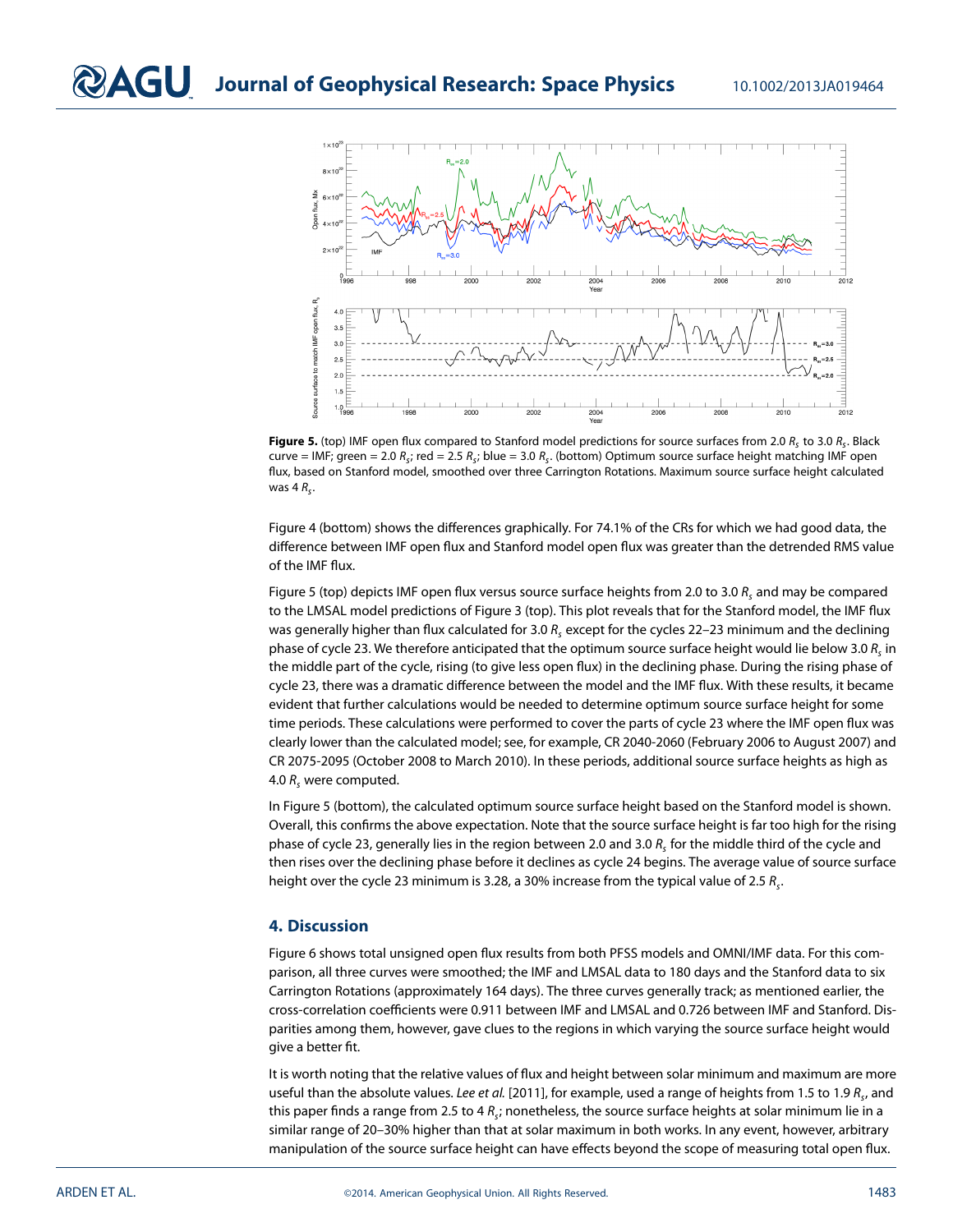

<span id="page-8-0"></span>**Figure 6.** Total unsigned open flux as calculated by LMSAL and Stanford models, compared to calculated values based on OMNI/IMF data. Source surface height is fixed at 2.5  $R_s$  for both PFSS models.

A higher source surface height, for instance, also gives rise to a less curved current sheet—which does not agree well with observations.

The original premise of this work was that varying source surface height in the PFSS model could be used to more accurately describe the Sun's open flux when compared to IMF measurements at 1 AU. Two different PFSS models were used to test this hypothesis. Over the last two thirds of cycle 23, both models were consistent in supporting our hypothesis; the canonical source surface height of 2.5  $R<sub>c</sub>$  provides good results for the middle third of the cycle (corresponding to solar maximum), and increasing the height improves the fit to IMF open flux in the declining phase of the cycle. The average source surface height that best matches IMF open flux observed in the OMNI database during cycle 23 minimum (2007 to June 2009) is 2.88 from the LMSAL model and 3.28 from the Stanford model. This represents a ∼15% rise in the source surface height at minimum for the LMSAL model and a ∼30% rise for the Stanford model. Both models showed a decrease in height as cycle 24 begins.

The agreement was not as good during the rising phase of cycle 23. The LMSAL model produced a source surface height in the range around 2.5  $R_s$ , but the Stanford model yielded very high ( $> 4.0$ ) source surface heights. The likely reason for this is outlined in section [3.2.](#page-5-1)

## **5. Conclusions and Summary**

The extended solar maximum at the end of cycle 23 was examined in the context of the entire cycle and the beginning of cycle 24. Total unsigned open magnetic flux was estimated using two different PFSS models and compared to calculated open flux at 1 AU based on in situ IMF measurements from the OMNI 2 database. Source surface heights in both models were optimized to match measured flux.

The findings of this study can be summarized as follows:

- 1. Both PFSS models did a reasonable job of estimating IMF open flux over the time period of cycle 23 and the start of 24 using the typical source surface height of 2.5  $R<sub>c</sub>$ , with correlation coefficients of 0.73 (Stanford) and 0.91 (LMSAL).
- 2. Differences between modeled (PFSS) open flux (with a source surface height of 2.5  $R_c$ ) and measured (IMF) open flux were on the order of the RMS value of IMF open flux after 30 day smoothing and detrending.
- 3. Altering the source surface height yielded more precise matching of the PFSS calculated open flux to measured IMF open flux. Calculating open flux over a range of source surface heights enabled the use of interpolation to find the best match over the solar cycle.
- 4. Our results show that raising the source surface height 15–30% during solar minimum (depending on the model used) better reproduces the observed open flux from OMNI. We used two different PFSS models and the MDI/HMI magnetograms as input. This finding agrees with the ∼20% rise in source surface height at solar minimum shown in Lee et al. [2011, Figure 6] using Mount Wilson and MDI data in order to best reproduce coronal hole area observed in extreme ultraviolet images.